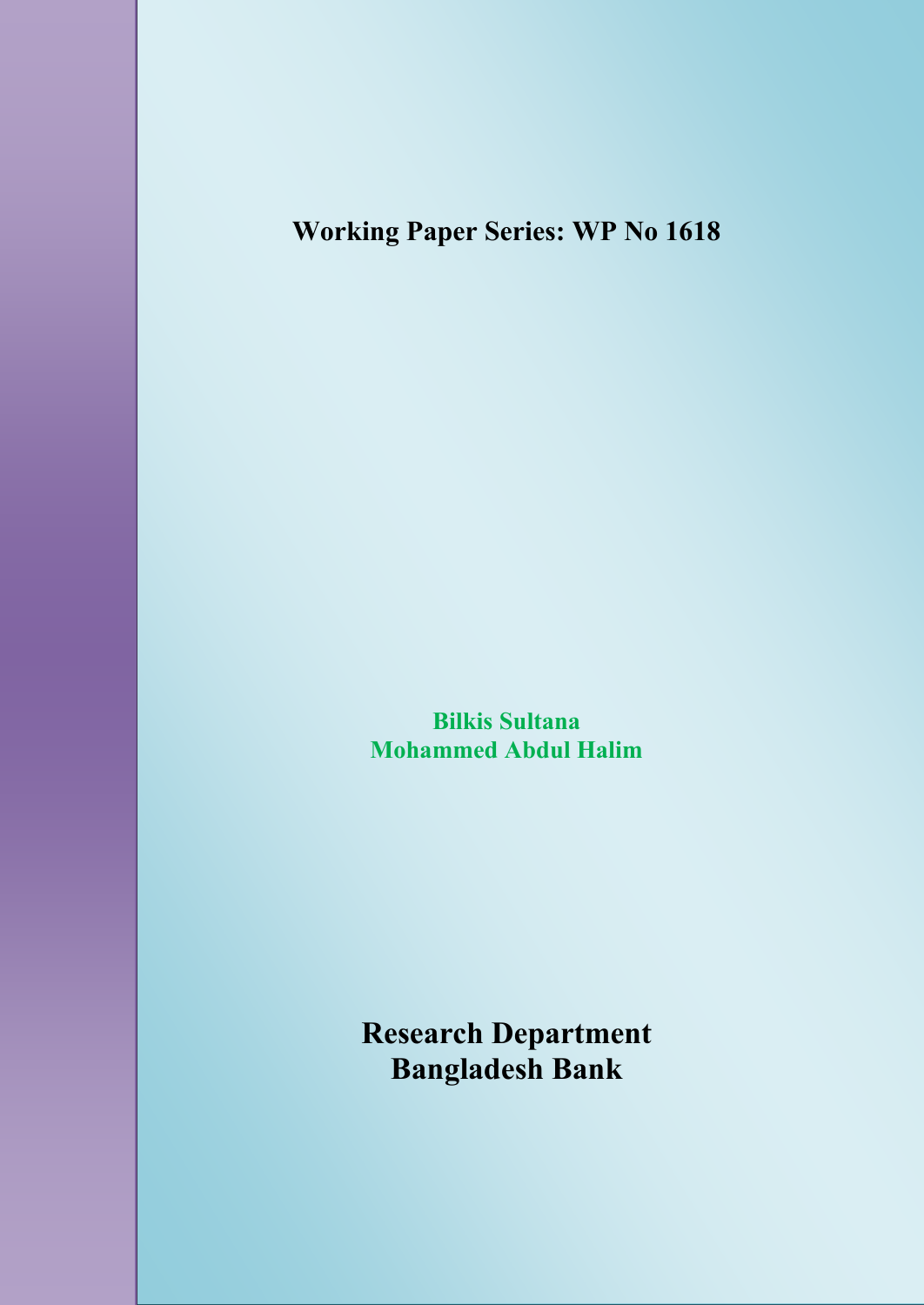# Analysing the Behavior of the Interest Rate Spread in Bangladesh

Bilkis Sultana Mohammed Abdul Halim

#### **Abstract**

The interest rate spread (IRS), as derived by deducting the deposit rate from the lending rate, depends on cost of fund, administrative expenditures, provisioning, and margin of profit of the banks. The interest rate spread in Bangladesh is the highest among SAARC countries after Bhutan and Maldives. The overall IRS in the banking sector in Bangladesh was above 5 percent during the past twelve years which was considered as an impediment to private investment, industrialization, and economic growth. The business community and the policymakers of the country have been concerned with the matter in recent years. The IRS is higher in the Foreign Commercial Banks (FCBs) all along. Even after slight decline, it remained 6.83 percent in September, 2016. Private Commercial Banks (PCBs) occupy the second position where the rate ranges between 3.30 percent (Mercantile Bank Ltd.) to 9.46 percent (BRAC Bank Ltd.) in September, 2016. Apparently, the main causes for this situation originate from the practice of making excessive profit by the owners of the private banks, increasing classified loans in banking sector through fraud and forgery, and extremely high administrative cost and expenditure as salary and allowances in some banks. However, the overall interest rate spread is now decreasing slowly and stood at 4.72 percent at the end of September, 2016 as a result of intensive monitoring and putting moral pressure continuously on the banking sector by the central bank. A lower IRS can help investment and growth via reducing lending rates. Thus, this study has policy implications for economic growth in Bangladesh.

JEL Code: E43, E22, O14, O40, O53, N10

Key words: Interest rate spread, investment, economic growth, classified loan, administrative cost.

The authors are General Manager and Deputy General Manager, Research Department of Bangladesh Bank respectively. Any views expressed in this paper are authors' own and do not reflect that of Bangladesh Bank. The authors are grateful to Biru Paksha Paul and Md. Akhtaruzzaman for their active contribution as well as valuable suggestions for this paper. Comments are most welcome to: [bilkis.sultana@bb.org.bd](mailto:bilkis.sultana@bb.org.bd) and mohammad.abdul@bb.org.bd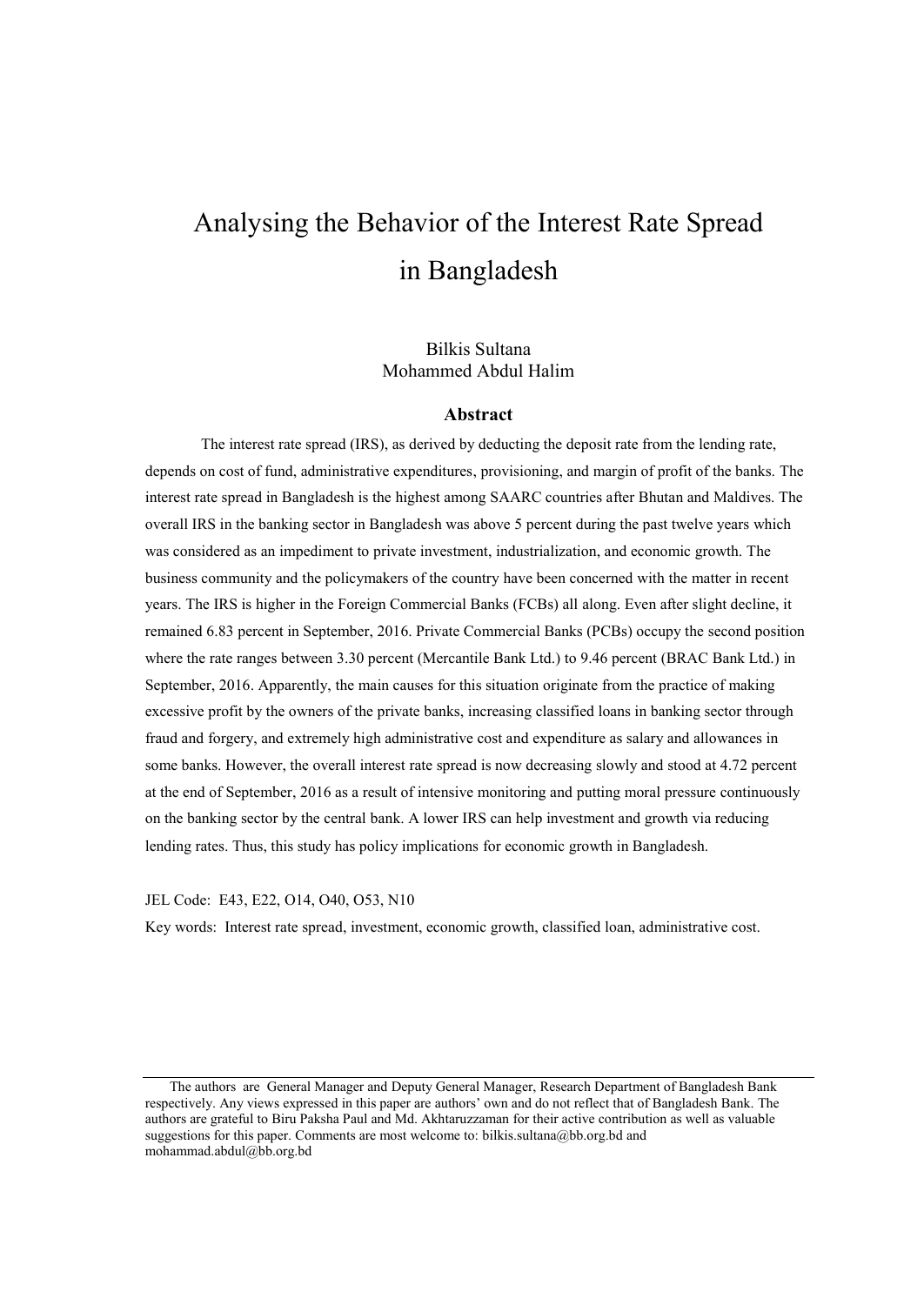#### **1. Introduction**

The interest rate spread (IRS) is an important determinant for the stability of the financial system of a country. The economists, researchers as well as the business community has long been indicating that the high interest rate spread (IRS), difference between lending and deposit rate, acts as the major obstacle for investment and industrialization of the country and thus demanding for a much lower IRS as well as single digit lending rate. The importance of IRS is gradually increasing since it is considered as the effective index of the real cost of credit as well as expresses the picture of business. High interest rate spread indicates the inefficiency of the banking sector or the financial system. High IRS not only discourages the depositors in savings by reducing interest income on deposits but also the entrepreneurs in receiving high cost bearing credit. However, it is widely believed that high IRS discourages investment, obstruct economic growth engine, especially, the MSMEs as well as the overall rural economic growth of a country like Bangladesh. As such the policy makers of the country have been concerned into the matter in recent years.

Worldwide there is no unique consensus on what would be the ideal or optimal range or point of IRS. Traditionally, in Bangladesh BB prefer to maintain fairly low level IRS to say, below 4.5 percent. However, some of our neighboring countries enjoys relatively lower IRS compared to Bangladesh e.g. Sri Lanka, India, Pakistan.

In order to follow a market based interest rate policy in Bangladesh the 'Financial Sector Reform Program (FSRP)' started in the early 1990s. Bangladesh Bank, as the legal guardian of the banking sector and the financial system, has been monitoring the IRS regularly in order to consider the probable effects on the economy. IRS in the banking sector in Bangladesh has not yet come down to the desired level though Bangladesh Bank continued reminding the banks to decrease the IRS to a rational level (lower single digit) in recent years.

The purpose of this study is to provide an idea on the movement and trend of the interest rate spread in the banking sector of Bangladesh and to identify the various causes of high IRS in Bangladesh and as well as to find out causes of different IRS in different banks and make some policy recommendations.

#### **2. Importance and Methodology of the IRS Estimate**

The IRS is considered to be one of the important indicators of the real cost of credit and as such it is used to gauge the scale of efficiency in the market of financial products and services. The IRS figures in Bangladesh are highly variable over different bank categories based on ownership (significant differential across banks type such as SCBs, SBs, PCBs, and FCBs). For example, in bank category-wise FCBs have the highest IRS. In individual bank category Standard Chartered, Citibank N.A., BRAC Bank, DBBL, and One Bank are the outliers with higher IRS.

Findings from the BB Research/CEU unit studies: they estimated IRS under different alternative situations. Exclusion of lending interest rate on SMEs can produce IRS which is 15- 20 basis points lower than the conventional IRS estimated over weights of all products lending rate.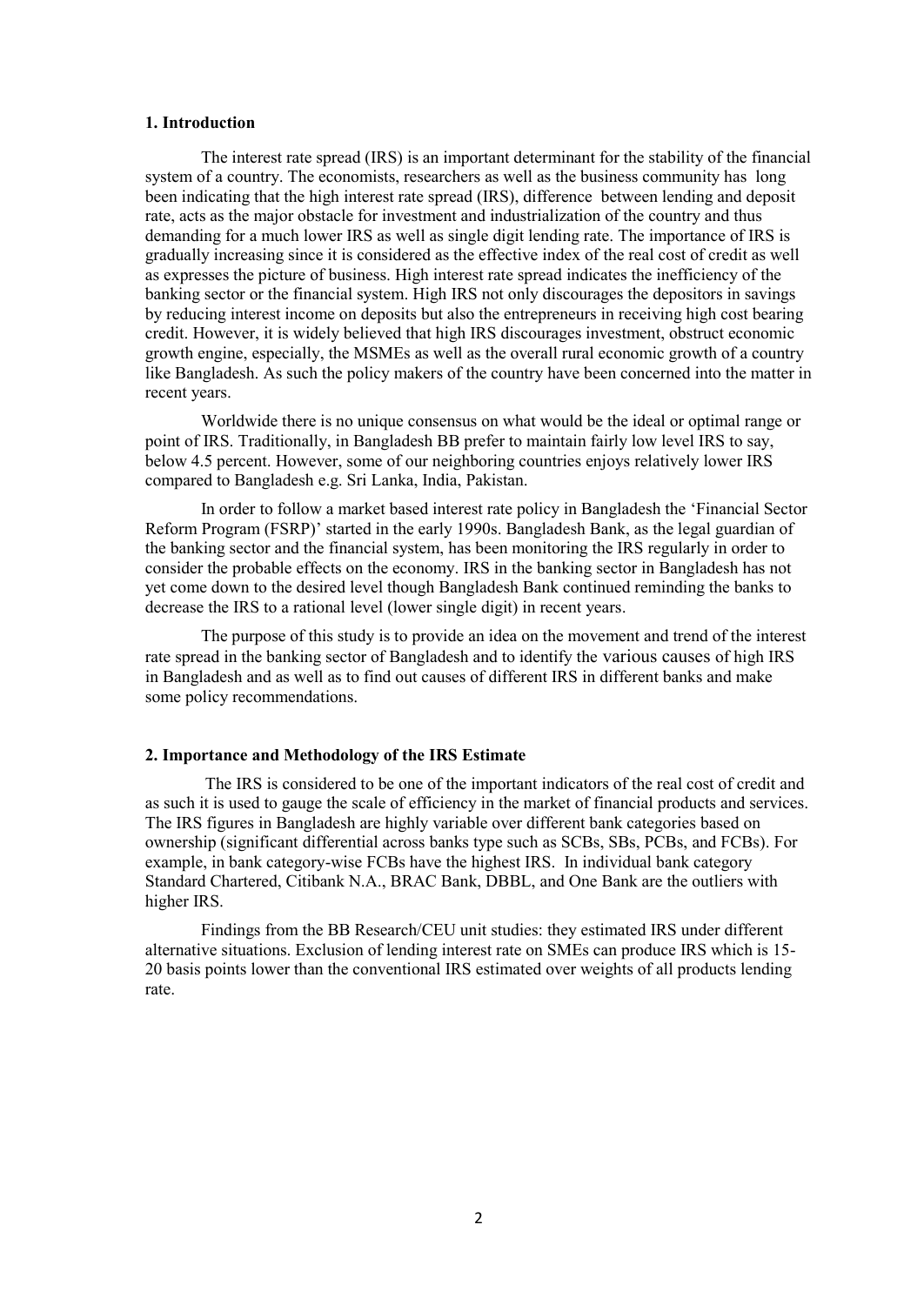#### **3. Data Source and Period of the Study**

The current report on IRS has been prepared (mainly descriptive analysis) on the basis of secondary data. In some cases the authors discussed directly with the stake holders. Data has been collected from various sources, like BB Annual Report, Economic Trends, Scheduled Banks Statistics, BB Quarterly, BB Website, and relevant departments of BB. Data for SAARC countries has been collected from the World Bank and RBI.

Period of Data: Frequencies of data are yearly and monthly from FY10 to FY17 (up to September), while yearly data of some indicators of banking system and spread in Asian countries have been used.

#### **4. Literature Review**

Mujeri and Younus (2009) found that the higher the non-interest income as a ratio of total assets of a bank, the lower its spread. Market share of deposits of a bank, statutory reserve requirements and NSD certificate interest rates affect the IRS. They also analyzed by bank groups and showed that IRS is significantly influenced by operating costs and classified loans for State Owned Commercial banks (SCBs) and Specialized Banks (SBs). Inflation, operating costs, market share of deposits, statutory reserve requirements and taxed are important for the Private Commercial Banks (PCBs). On the other hand non-interest income, inflation, market share and taxed matter for the Foreign Commercial Banks (FCBs). They also found that IRS showed declining trend in recent years, differs across various banking groups, and the average value of IRS was 6.13, 6.95 and 6.06 respectively in the 1980s, 1990s and 2000-2007.

Hossain, (2010) mentioned that the main causes of the high IRS are: high administrative cost, rate of classified loan and some macroeconomic variables. He analyzed data during the period of 1990-2008 and by Granger Causality test opined that the IRS is related to change of interest rate on deposit, not to the change of interest rate on advance. He also mentioned that Foreign Commercial Banks (FCBs) earned interest at a high rate compared to other banks.

Mujeri and Islam (2008) mentioned that IRS exists high in the banking sector of Bangladesh. Indeed the rate of interest of deposit is low. So there is limited scope to reduce IRS by reducing interest rate on deposit. Mujeri, (2008) mentioned that, the high IRS that exists in the country's banking sector is largely outcome of inefficiencies and lack of competition in the banking system. Factors influencing IRS: operating costs, costs of liquidity risks, high cost of NPL, high administrative and incidental costs, and cost for advertising.

Ahmed and Islam (2006) found that IRS in banking sector of Bangladesh has been persistently high over the years, which basically indicates the high cost of intermediation of the banking sector of Bangladesh. The inefficiency originated from the government's interventionist policies of the past and inadequate technical skills in the arena of risk and portfolio management, which cause the high spread in the banking system. Therefore, improvement in the current situation of limited competition, overstaffing, high administrative costs, the burden of NPLs, and above all, congruence between monetary and fiscal policy stances would require reducing the high banking spread. Islam and Rahman (2014) analyzed various methods of measuring IRS and suggested that month wise calculation of IRS by Weighted Average Interest Rate Spread (WAIS) is the best.

Afroze (2013) found that IRS prevailing in banking sector of Bangladesh is high compared to that in its neighboring countries. She also found statistically significant correlation between IRS and deposit rate but no correlation with the lending rate based on the empirical data for the period of 1974-2011. However, the Granger Causality test failed to indicate any bilateral causal relationship between IRS and deposit rate, IRS and lending rate and also to deposit rate and lending rate.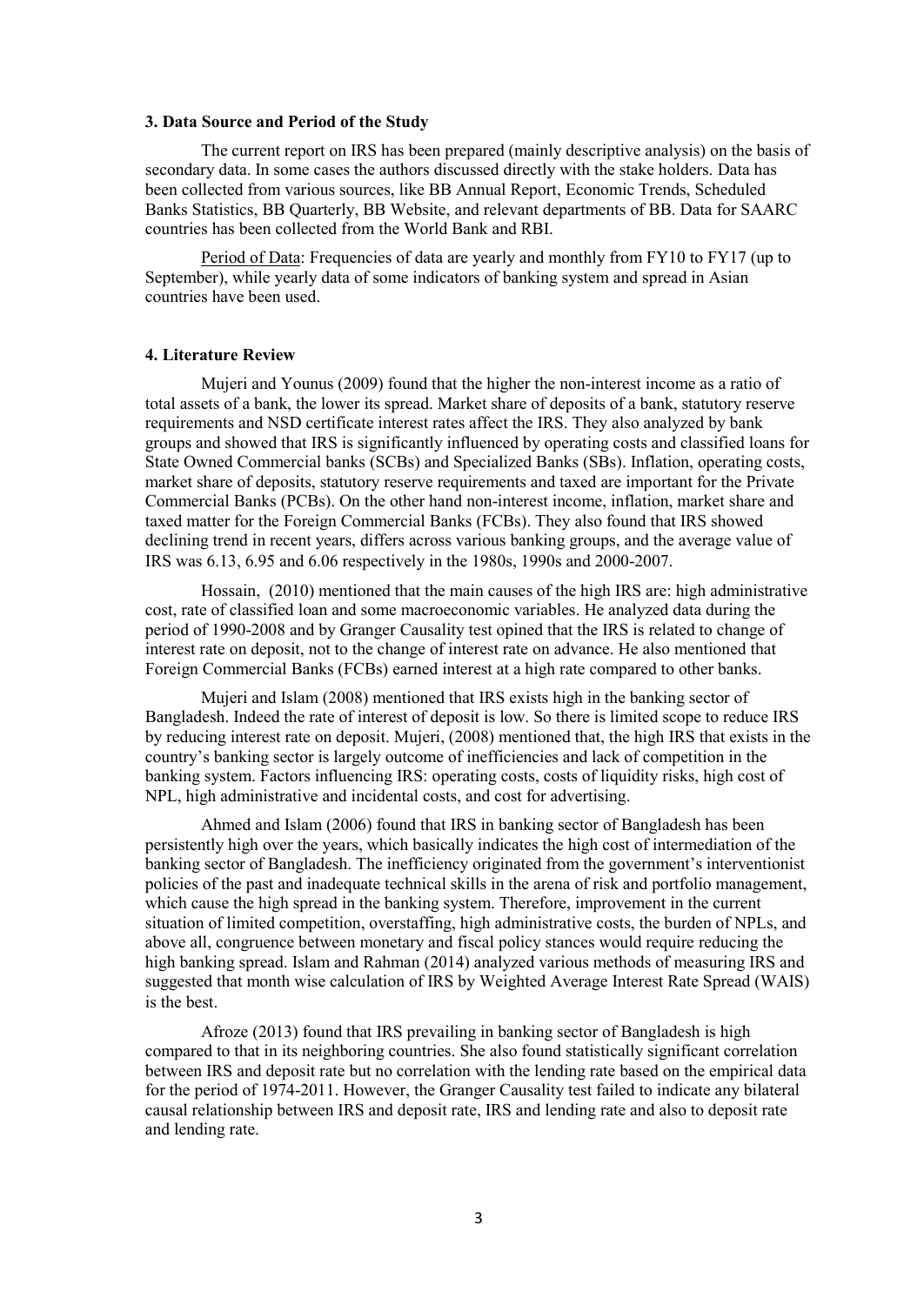Nguyen, Islam, and Ali (2010) found IRS in Bangladesh is high compared to international standard as well as compared to that in Sri Lanka, India and Pakistan. They also showed existence of bi-directional Granger Causality between the lending rate and deposit rate during 1999- 2008 in Bangladesh context. Beck (2006) showed that less developed financial systems are typically characterized by high overhead cost and interest spreads, reflecting inefficient financial service provision, interest rate spreads may vary typically between two or four percent in developed financial systems and often reach as high as 10 percent or more in developing countries.

Ahmed and Islam (2004) suggested that investment spending at the aggregate level is non-responsive to interest rate. Besides, investment spending at the disaggregate level is still not responsive to interest rates except for private sector investment category which is only moderately responsive from the lenders point of view in the short-run.

#### **5. Interest Rate Spread (IRS) in Bangladesh**

It can be observed from table 1 that the overall interest rate spread in Bangladesh was higher than 5 percent in FY14 and before. Now it is in a declining trend, 4.72 percent in September, 2016 (Table 1 and Figure 1).

| Year/Months      | W. avg. lending rate | W. avg. interest rate on deposit | <b>Interest Rate Spread (IRS)</b> |
|------------------|----------------------|----------------------------------|-----------------------------------|
| <b>FY10</b>      | 11.32                | 6.01                             | 5.30                              |
| <b>FY11</b>      | 12.42                | 7.27                             | 5.15                              |
| <b>FY12</b>      | 13.75                | 8.15                             | 5.60                              |
| <b>FY13</b>      | 13.67                | 8.54                             | 5.13                              |
| <b>FY14</b>      | 13.10                | 7.79                             | 5.31                              |
| <b>FY15</b>      | 11.67                | 6.80                             | 4.87                              |
| <b>FY16</b>      | 10.39                | 5.54                             | 4.85                              |
| January, 16      | 11.05                | 6.21                             | 4.84                              |
| February, 16     | 10.91                | 6.10                             | 4.81                              |
| March, 16        | 10.78                | 5.92                             | 4.86                              |
| April, 16        | 10.64                | 5.77                             | 4.87                              |
| May, 16          | 10.57                | 5.67                             | 4.90                              |
| June, $16$       | 10.39                | 5.54                             | 4.85                              |
| <b>July</b> , 16 | 10.32                | 5.48                             | 4.84                              |
| August, 16       | 10.24                | 5.44                             | 4.80                              |
| September, 16    | 10.15                | 5.39                             | 4.72                              |

Table 1: Interest Rate Spread in Bangladesh

Source : Monthly Economic Trends, Statistics Department, Bangladesh Bank, June 2010 to September 2016.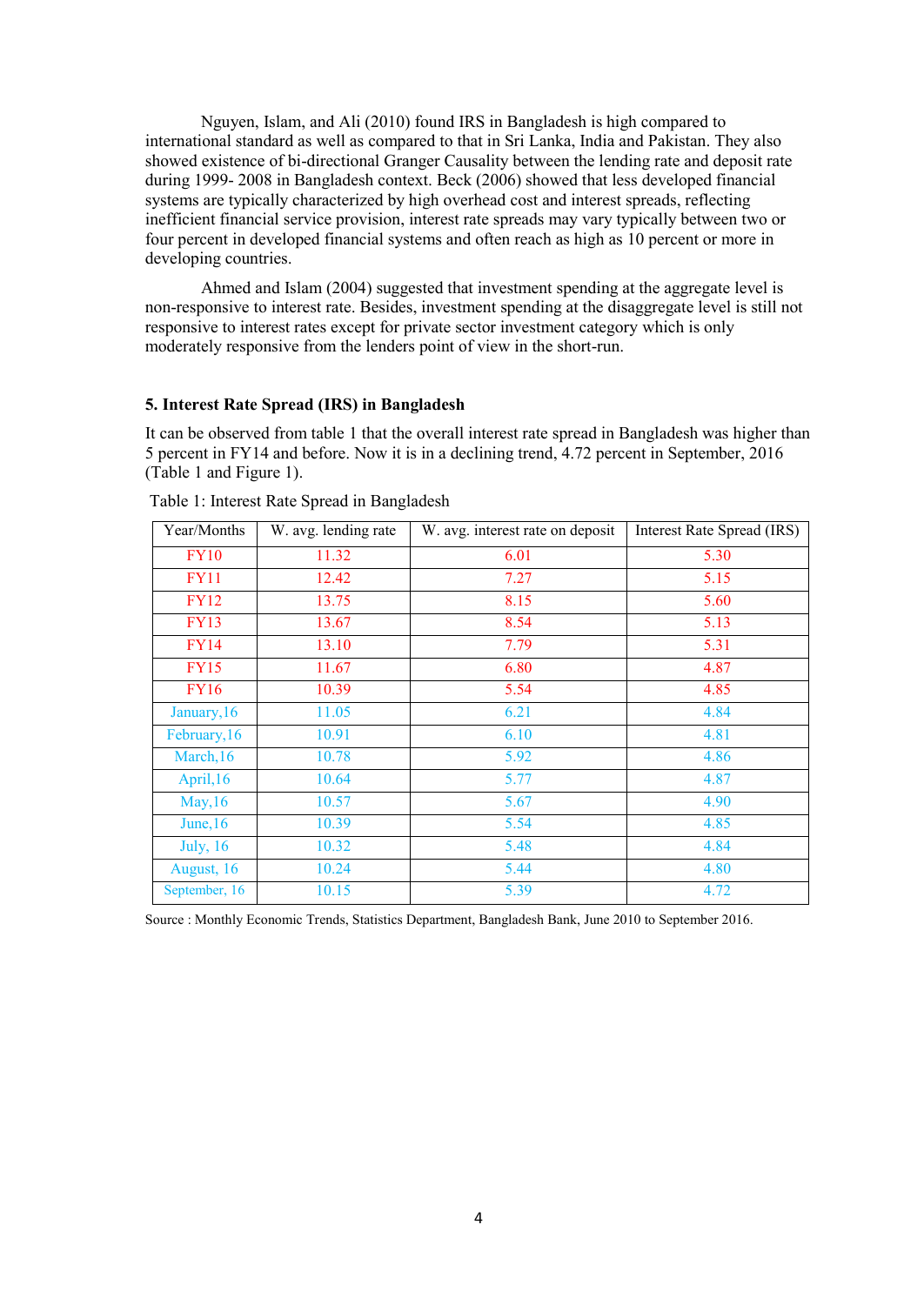

Figure 1: Trend of Interest Rate Spread in Bangladesh



#### **6. Interest Rate Spread Analysis by Types of Banks in Bangladesh**

It may be observed from the table 2 that the Interest Rate Spread was the highest in the Foreign Commercial Banks (FCBs), followed by Private Commercial Banks (PCBs). The spread was at tolerable level in State Owned Commercial Bank (SCBs) and Specialized Banks (SBs) (except FY 12). The Interest Rate Spread in State Owned Commercial Banks was at 3.7 percent to 5.1 from FY10 to FY16. However, the rate decreased from 5.5 percent in FY10 to 4.96 percent in FY16 in Private Commercial Banks and from 9.3 percent in FY10 to 6.80 percent in FY16 in Foreign Commercial Banks (Figure 2).

| Type of banks | FY10           | FY11           | FY12 | <b>FY13</b> | FY14 | <b>FY15</b> | <b>FY16</b> | $FY17$ (up to Sep) |
|---------------|----------------|----------------|------|-------------|------|-------------|-------------|--------------------|
| <b>SCBs</b>   | 3.69           | 4.52           | 5.07 | 3.34        | 3.60 | 3.71        | 4.23        | 3.82               |
| <b>PCBs</b>   | 5.49           | 5.06           | 5.84 | 5.68        | 5.94 | 5.12        | 4.96        | 4.87               |
| <b>FCBs</b>   | 9.30           | 8.83           | 9.08 | 8.71        | 7.92 | 7.72        | 6.80        | 6.83               |
| <b>SBs</b>    | 2.25           | 2.37           | 2.95 | 1.63        | 1.68 | 1.98        | 1.90        | 2.69               |
| Islami Bank   | $\blacksquare$ | $\blacksquare$ | 4.46 | 4.48        | 4.81 | 4.14        | 3.54        | 4.04               |
| All Banks     | 5.30           | 5.12           | 5.79 | 5.18        | 5.40 | 4.87        | 4.85        | 4.72               |

Table 2: Interest Rate Spread by Type of Banks (percent)

Source: Scheduled Bank Statistics, Statistics Department, Bangladesh Bank, June 2010 to June 2016 and BB website, September, 2016.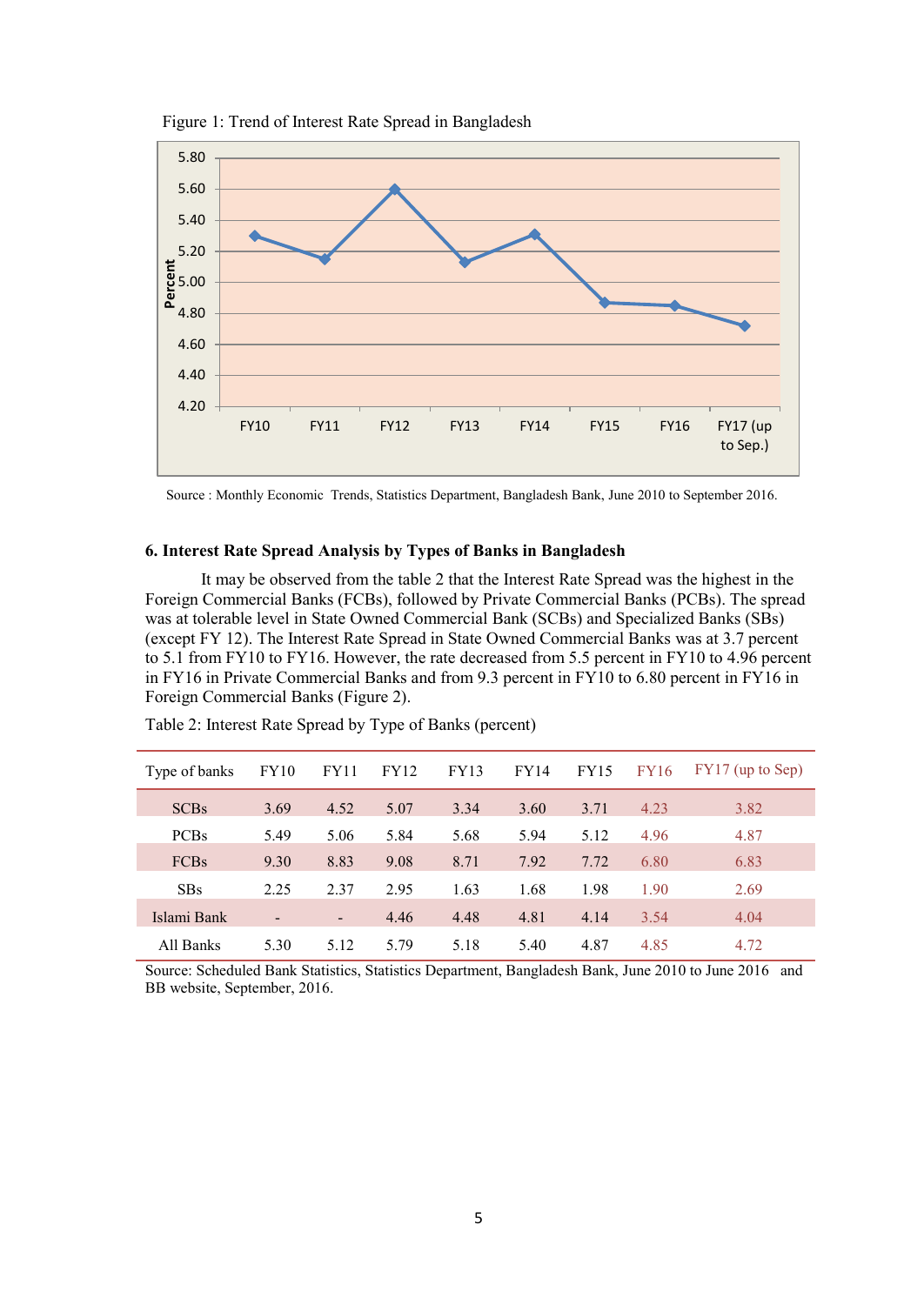Figure 2: Interest Rate Spread by Type of Banks



Source: Scheduled Bank Statistics, Statistics Department, Bangladesh Bank, June 2010 to June 2016 and BB website, September, 2016.

It is observed from table 2 that the interest rate spread in Foreign Banks was higher all along, though decreased in some extent it remained at 6.83 percent in FY17(up to Sep.). The weighted average interest rate on advance in Foreign Banks was always lower than that in Private Commercial Banks. Indeed the weighted average interest rate on deposits in Foreign Banks is always much lower than that of other banks. As a result, despite lower lending rate, the interest rate spread in Foreign Banks compared to the other banks is much higher.

The difference of the rate of change between lending rate and interest rate on deposit among foreign banks and private commercial banks should be considered. The decreasing rate of interest on advance of Foreign Banks compared to the Private Commercial Banks is much lower than that on deposit.

In Table 3 it can be seen that the decreasing rate was 19.74 percent on advance compared to 68.51 percent on deposit in FY 16. Similarly, the rate was 10.60 percent on advance compared to 55.30 percent on deposit in FY 15. As a result, despite the lower interest rate on advance of Foreign Banks compared to the Private Commercial Banks the interest rate spread of Foreign Banks were 7.72 percent and 6.80 percent in FY 15 and FY16 respectively.

| EV10   |        |        | <sup>T</sup> Y14 |        |        |        | $\mathrm{^{IV16}}$ |        |        |
|--------|--------|--------|------------------|--------|--------|--------|--------------------|--------|--------|
| Advanc | Deposi | Advanc | Deposi           | Advanc | Deposi | Advanc | Deposi             | Advanc | Deposi |
|        |        |        |                  |        |        |        |                    |        |        |

3.43 71.73 3.90 66.30 11.60 75.70 10.60 55.30 19.74 68.51

Table 3: Percentage change of interest rate of advance and deposit between FCBs and PCBs

Source : Monthly Economic Trends, Statistics Department, Bangladesh Bank, June 2012 to June, 2016.

It may be revealed from Table 2 that the high IRS in Foreign Commercial Banks and Private Commercial Banks effect the IRS in the country and apparently they are contributing directly in increasing the overall IRS.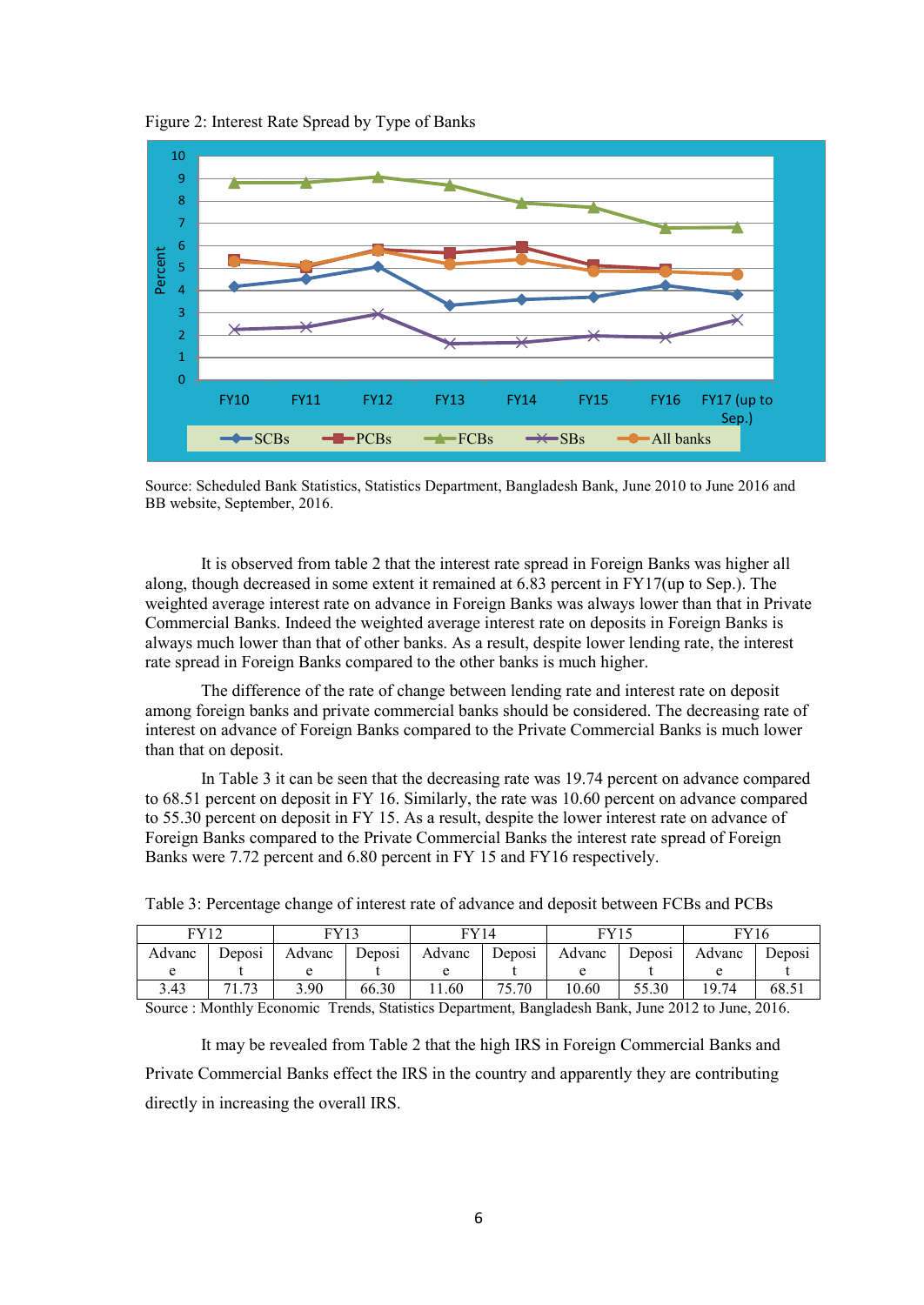#### **7. Different Interest Rate Spread in Different Banks:**

In June 2016, it is noteworthy that there was much difference among the IRS of the banks. The rate was 4.23 percent, 4.96 percent and 6.80 percent for 6 State Owned Commercial Banks, 39 Private Commercial Banks and 9 Foreign Banks respectively. The rate was 0.81 percent (BDBL) to 5.28 percent (Agrani Bank Ltd) among the State Owned Commercial Banks, 2.85 percent (Mercantile Bank Ltd) to 9.25 percent (Brac Bank Ltd) among the Private Commercial Banks and -5.2 percent (National Bank of Pakistan) to 9.24 percent (Standard Chartered Bank) among the Foreign Banks in June, 2016.

#### **8. Interest Rate Spread in SAARC Countries**

Analyzing the past one era (2003-2014) it reveals that the Interest Rate Spread in Bangladesh was higher than 5 percent. However, recently the spread is showing a declining trend as a result of intensive monitoring and putting moral pressure on the banks by the central bank. As far the latest information of Bangladesh Bank it has come down to 4.72 percent at the end of September, 2016.

In India (2010-2015), Pakistan (2013-2014), and Sri Lanka (2010-2014) interest rate spread was lower than 5 percent. In Bhutan the spread remained in double digit most of the years; the lowest spread was 8 percent in 2013. The rate of spread in Maldives was higher than 6 percent in every year; and it was 7.0 percent in 2015 (Figure 3, and Table 4)



Figure 3: Interest Rate Spread in SAARC Countries

Source : Data World Bank, Macroeconomic and Monetary Developments, Quarterly Review of RBI, various issues, Economic Trends, Bangladesh Bank, June 2010 to September 2015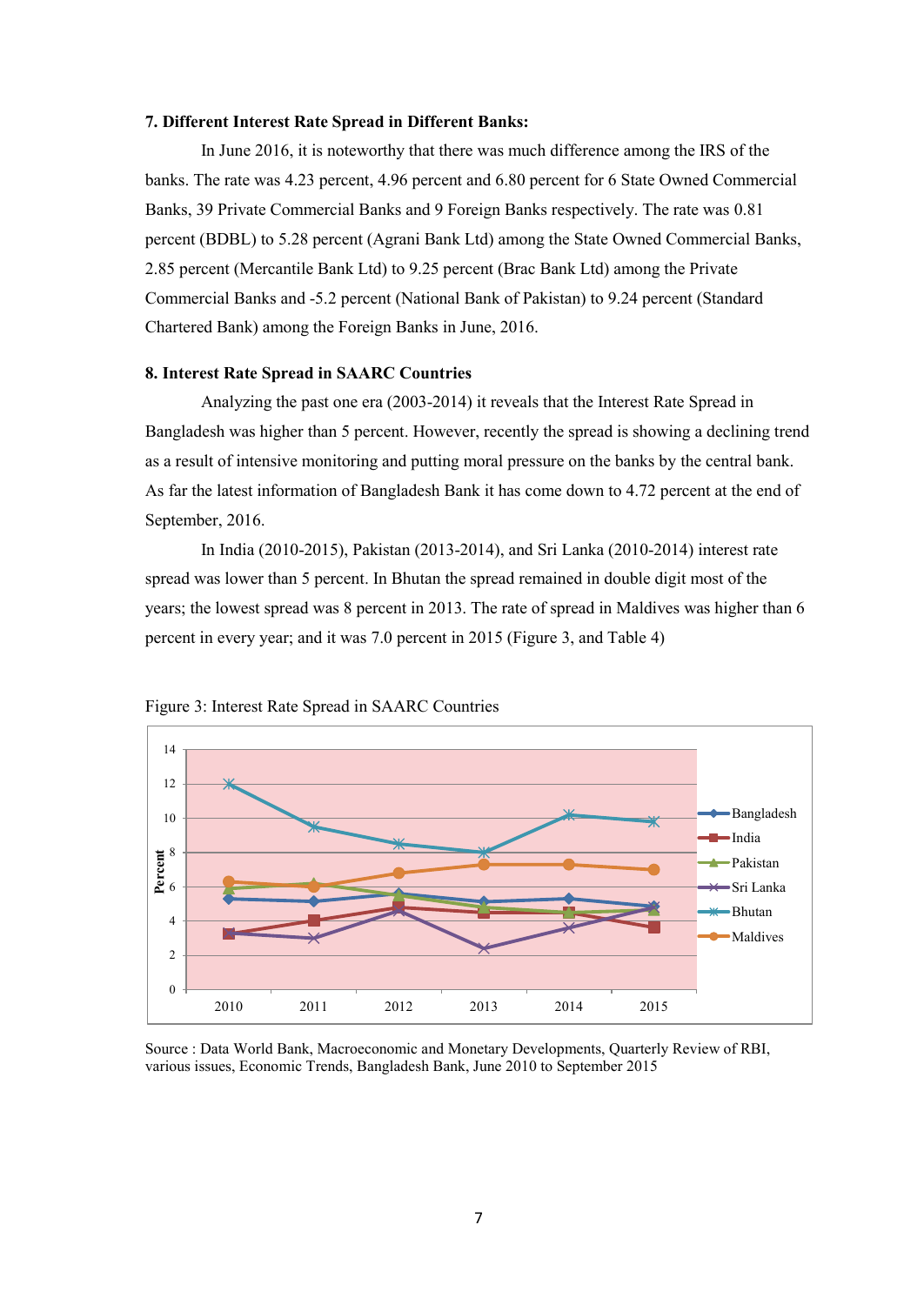| Country           | 2010  | 2011 | 2012 | 2013 | 2014                     | 2015                     |
|-------------------|-------|------|------|------|--------------------------|--------------------------|
| <b>Bangladesh</b> | 5.30  | 5.15 | 5.60 | 5.13 | 5.31                     | 4.85                     |
| India             | 3.25  |      | 4.80 | 4.50 | 4.50                     | 3.63                     |
| Pakistan          | 5.90  | 6.20 | 5.50 | 4.80 | 4.50                     | $\overline{\phantom{0}}$ |
| Sri Lanka         | 3.30  | 3.00 | 4.60 | 2.40 | $\overline{\phantom{0}}$ | 4.80                     |
| <b>Bhutan</b>     | 12.00 | 9.50 | 8.50 | 8.00 | 10.20                    | 9.80                     |
| <b>Maldives</b>   | 6.30  | 6.00 | 6.80 | 7.30 | 7.30                     | 7.00                     |

Table 4: Interest rate spread in SAARC Countries

Source : Data World Bank, Macroeconomic and Monetary Developments, Quarterly Review of RBI, various issues, Economic Trends, Bangladesh Bank, June 2010 to September 2015

#### **9. Causes of High IRS and Different IRS in Different Banks**

- Among the total 56 banks in the country, some local private commercial banks and foreign commercial banks are mainly responsible for the high IRS. In this regard, their high operational costs: high establishment costs of both head office and branch offices with lavish/expensive materials, higher cost or salary and allowances of the staff compared to the SCBs (Table A1 and A2, Annexure 1), huge advertisement cost revealed a major cause for the high IRS. They have average per-capita employee/staff expenses which are also significantly high compared to SCBs (Tk.1.1 to 1.2 million for PCBs and Tk. 1.4 to 2.4 million for FCBs as compared to Tk. 0.3 to 0.8 million for SCBs). The PCBs and the FCBs could not reduce the operational expenses at desired level which is one of the reasons for higher IRS. There is a huge discrimination in salary and allowances among the banks which creates high and different IRS (though rate of classified loan is lower in some banks) in the banking system;
- Large volume of classified loan forced to squeeze loanable fund  $\&$  higher provisioning requirement would add-on to further compress the size of loanable fund; which altogether impel banks to earn more to cover high expenses keeping their profit trend higher. The amount of classified loan also differs from bank to bank. So imposed interest rate on advances naturally differs;
- Now banks can determine interest rate independently due to open market economy except some special sectors under BB's re-finance scheme in which interest rates are limited. By using this opportunity some banks set excess yearly profit target creating high and different IRS among the banks;
- $\blacksquare$  High interest rate of Govt. NSDCs (11-11.8 percent) & Government Treasury Bond (say, 6-8) percent; after maturity it would be 8-12 percent), especially long-term bond is one of the causes of high IRS. In the past years, higher interest rate on competing saving products (NSD etc.) forced banks to offer high rate on deposit products which adversely affect IRS to rise. However, recently (May 23, 2015) government decreased the interest rates on all types of savings certificates by 2 percent. Though it is not enough, it will help decreasing the IRS;
- About 70 percent of the total deposit (including deposits from embassies  $\&$  the development partners/agencies) of FCBs is of current and savings category, interest of which is very low. As a result, W. avg. interest rate on deposit of this category of banks are naturally low. As a result, though the lending rate of the FCBs is lower than that of the PCBs (8.61percent compared to 10.48 percent) the IRS in FCBs is 6.83 percent in September,16;
- In recent years (for the last 7-8 years) the PCBs (including the FCBs) have been heavily involved in modernizing their infrastructure (Interior security, IT network, ATM booth etc.) as per the guidance of Bangladesh Bank. They had to invest a huge amount of money for this purpose which is their fixed cost.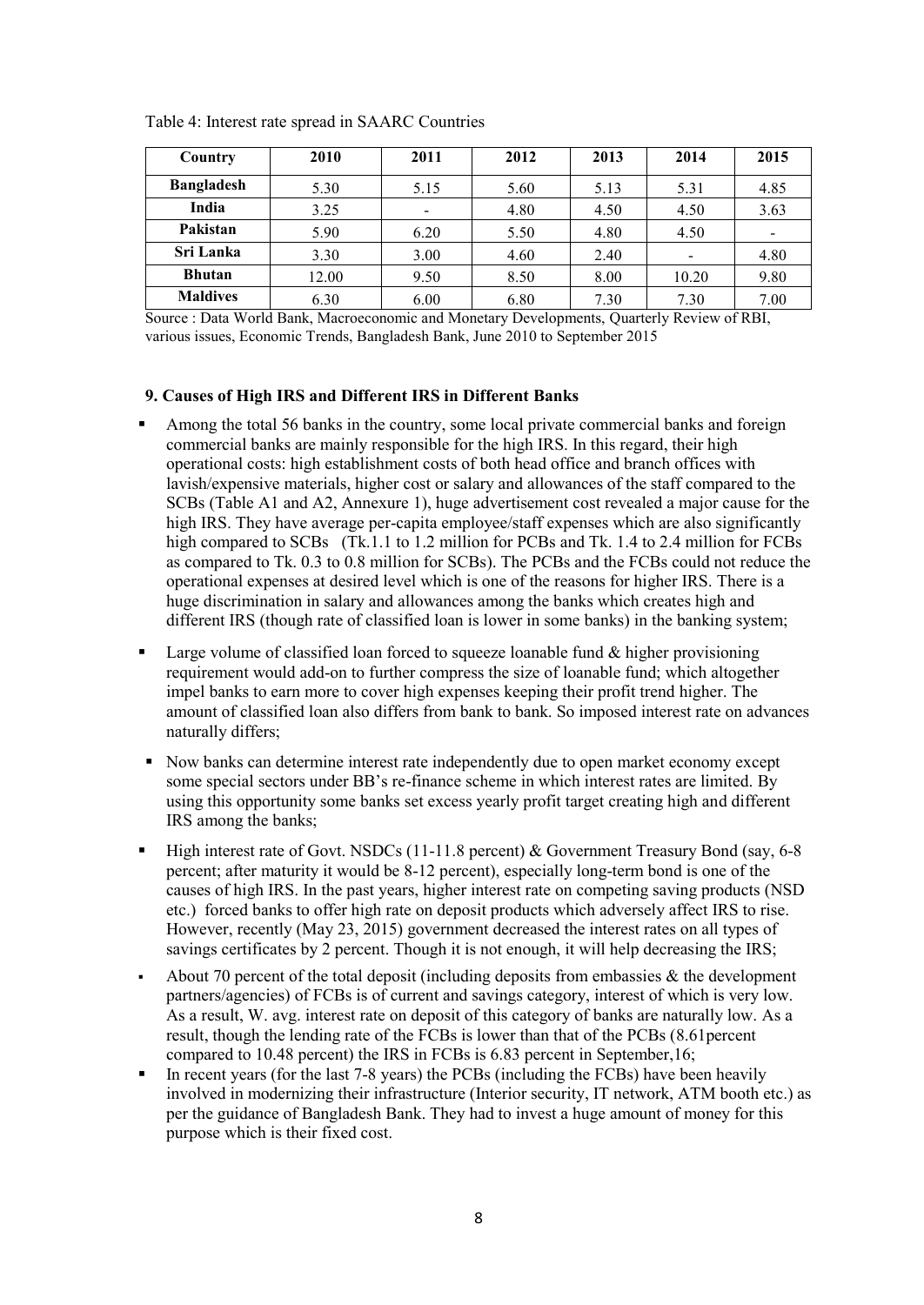#### **10. Steps Taken by Bangladesh Bank**

- $\triangleright$  Bangladesh Bank, the regulatory authority of the country's banking and financial systems, continues it's directives to the banks to make the interest rate rational through establishing competition among the banks;
- $\triangleright$  Bangladesh Bank decided to lower the repo rate and reverse repo rate by 50 basis points, reducing the repo rate from 7.25 percent to 6.75 percent and the reverse repo rate from 5.25 percent to 4.75 percent very recently (MPS FY 2016: January – June 2016). This move will contribute to dampen other interest rates in the market and thus will help stimulate investment;
- $\triangleright$  Despite the market oriented interest rate policy. BB is providing directives to the banks under it's overall moral suasion strategy for bringing down interest rate in some priority lending sectors in persuade of enhancing productive activities of the economy;
- $\triangleright$  Besides, some sectors are enjoying rebate rate of interest under BB's Refinance Scheme such as 3 to 7 percent in Pre-shipment export credit sector, Export Development Fund (EDF) and Buyer's Credit Sector, 4 percent in cultivation of pulses, oil-seeds and spices of the agricultural sector and 5 percent in Milk production and artificial insemination sector;
- $\triangleright$  Businessmen are now able to receive loan from the foreign sources at lower rate,  $LIBOR+ (3-4)$  percent, which is lower than 6 percent in practice. The maximum rate of interest on Small and Medium Entrepreneurs (SME) and women entrepreneurs sector is 10 percent (9 percent in most cases).

#### **11. Some Recommendations for Reducing the Interest Rate Spread**

 Reducing the interest rate spread depends on the future policy determination of the government and macroeconomic indicators. Some recommendations are furnished here for this purpose:

- $\div$  It is essential for the banking sector to improve its performance efficiency that would ensure effective competition, efficient banking operations, and credible risk and portfolio management as the most important tool of reducing the IRS;
- Indifferent and correct inspection of fraud and forgery in banking sector should be conducted properly to ensure the trial timely. Reforms of the legal structure must be implemented to prevent fraud and forgery in future in the banking sector. Besides, it is essential to ensure accountability and enhance capability of the concerned authority;
- $\cdot \cdot$  The owners of the private commercial banks should be more restrained in fixing yearly profit target of the branches; they should be rational in this respect;
- $\div$  The guideline regarding office rent of the banks should be monitored strictly so that there exists no scopes for hiring buildings as an office of the bank of any director or his/her relatives or of any influential persons;
- $\cdot \cdot$  The discrimination in salary and allowances among the banks should be minimized at rational level. In this regard the authority of some private banks and foreign commercial banks should be more conscious regarding the operational cost, especially expenditure on staff high salary and allowances;
- The interest rates of savings certificates effect in determining overall interest rate of the banking sector. So if the interest rate of savings certificates is determined rationally, it would help reducing interest rate spread. In this case social preference saving certificate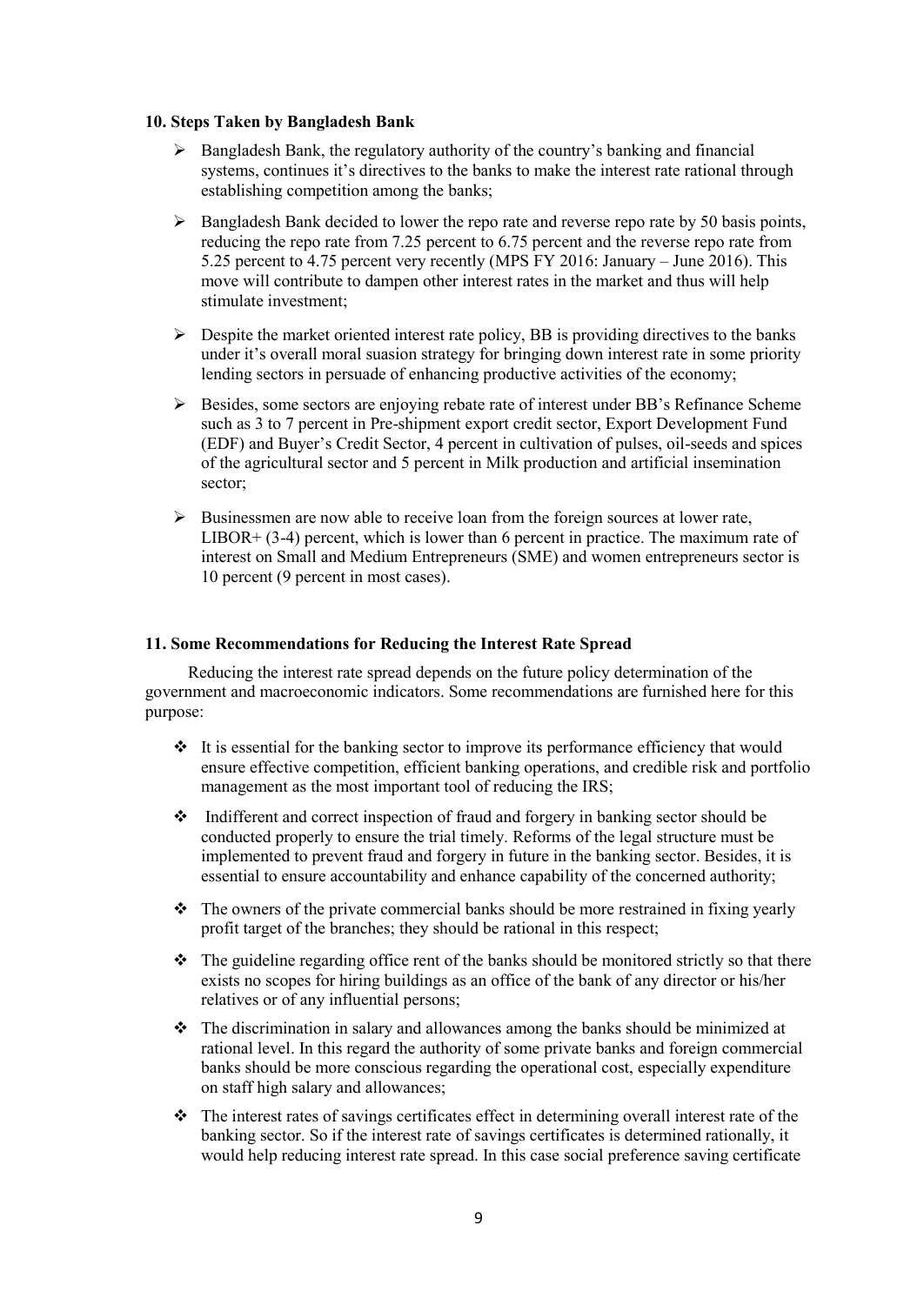may be introduced for the unprivileged, unable to work, retired/employee of low income level of rural and urban society.

#### **12. Conclusion:**

The interest rate spread in Bangladesh still remains high. In recent time, policy makers, think tankers, business community as well as industrialist have become increasingly vocal in expressing their concern over the persistence of high interest rate spread in the banking sector of Bangladesh. The GDP growth rate has been estimated at 7.2 percent for the current fiscal year, the main pre-condition for which is to stimulate investment; especially, private investment. One of the main constraints for increasing investment, industrializing and maintaining the momentum in the growth rate is high rate of interest of the bank credit. The prime objective of reducing the IRS is to lower the lending rate following the expectation that this would stimulate investment and bring higher economic growth.

Bangladesh Bank continues it's efforts to bring the interest rate of credit at a rational level with a view to make an investment friendly environment. Recent move of the central bank towards lowering the repo rate and reverse repo rate by 50 basis points bears the testimony of its overall policy efforts to reduce IRS. Recently the SCBs also have decided to slash the lending rates by 1.5 to 2.0 percentage points in a bid to compete with private banks. These will actually help to reduce the interest rates in the market.

The overall cost of fund of the banks is decreasing as a result of rationalize the charges of various services, fees, commission etcetera, avoiding the high cost in establishing bank branches and adapting policy of cost minimization in vehicle purchasing. The low interest bearing EDF, buyer's credit, agriculture credit, refinance facilities in some priority sectors and credit from foreign source help in reducing interest rate in the financial market of the country. It may be suggested that the policy makers/regulators should look into the key determinants influencing the IRS and guide the banks, especially the PCBs and the FCBs to reduce the same through appropriate measures so these steps can help economic growth.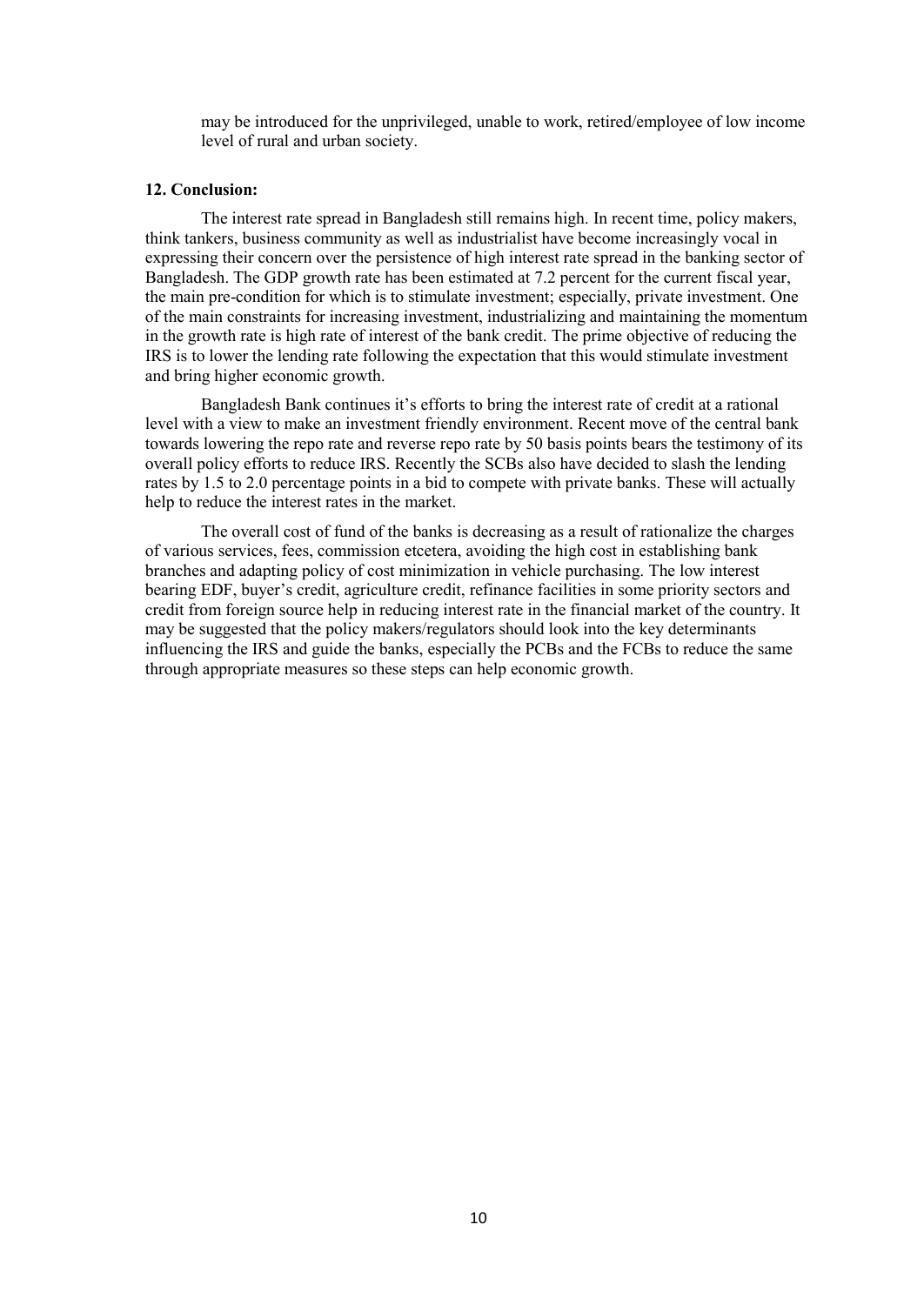#### **REFERENCES**

- Ahmed,S. and M. E. Islam. 2006. Bangladesh Bank. (various Issues). : Annual Report, Bangladesh Bank.
- Ahmed,S. and M. E. Islam. 2004. " Interest Rate Responsiveness of Investment Spending in Bangladesh." *Journal of the Bangladesh Development Studies, Vol. XXX, March-June 2004. Nos. 1 & 2.*
- Afroze, R. 2013. " Interest Rate Spread of Commercial Banks: Empirical Evidence from Bangladesh." ASA University Review, Vol 7, No. 2, July-December, 2013.

\_\_\_\_\_\_\_\_\_\_\_\_\_. (various issues of FY10 to FY17). Economic Trends, Bangladesh Bank.

\_\_\_\_\_\_\_\_\_\_\_\_\_\_.(various issues of FY10 to FY17). Bangladesh Bank Quarterly. Bangladesh Bank.

\_\_\_\_\_\_\_\_\_\_\_\_\_\_. (various issues of FY10 to FY17). Scheduled Bank Statistics. Bangladesh Bank.

- Hossain, M.(2010). 'Financial Reforms and Persistently High Bank Interest Rate Spreads in Bangladesh: Pitfalls in International Development?' Retrieved from [http://mpra.ub.unimuenchen.de/24755/I/Hossain\\_IRS.pdf.](http://mpra.ub.unimuenchen.de/24755/I/Hossain_IRS.pdf)
- Islam, M. E. and Rahman, M. H. 2014. "A Comparative Analysis of Interest Rate Spread in the Banking System." Working Paper Series: WP 1407, Chief Economist's Unit (CEU), Bangladesh Bank, June, 2014.
- Islam, M. E. and Begum, M.N. (2005). ' Is Invest Demand Sensitive to Interest Rate in Bangladesh? An Empirical Analysis.' Bank Parikrama, Volume XXX, No. 1, March 2005, pp. 69-86.
- Mujeri, M.K. and S. Younus. 2009. " An Analysis of Interest Rate Spread in the Banking Sector in Bangladesh." *Journal of the Bangladesh Development Studies, Vol. XXXII, December, 2009. No. 4.*
- Mujeri, M. K. (2008). ' Rationalizing Interest Rate Spread in the Banking Sector: Some Policy Suggestions.' Working Paper Series. No. WP 0804, May, 2008. Policy Analysis Unit (PAU). Bangladesh Bank.
- Mujeri, M.K. and S. Younus. 2009. " An Analysis of Interest Rate Spread in the Banking Sector in Bangladesh." *Journal of the Bangladesh Development Studies, Vol. XXXII, December, 2009. No. 4.*
- Reserve Bank of India (various issues of 2009 to 2015) : Macroeconomic and Monetary Developments, Quarterly Review, Mumbai, India.
- Younus, S, Das, B. C, Saha, M.K, Momtaz, M. and Nasrin, S. (2014). 'Lending Rate Behaviour in Bangladesh: Some Facts and Determinants.' Policy Paper: 1401, Monetary Policy Department, Bangladesh Bank.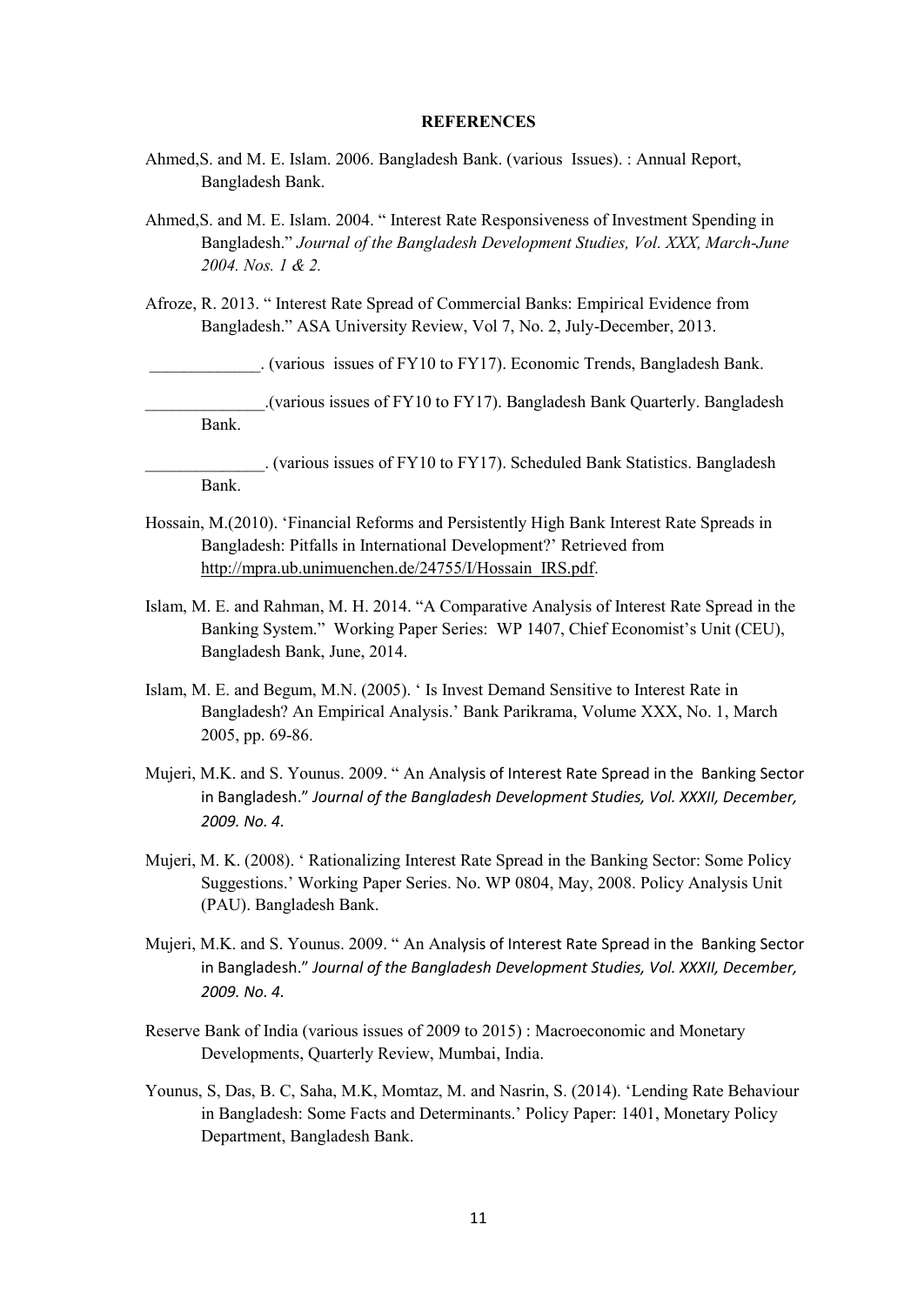#### **Annexure-1**

| <b>Banks</b>              | <b>Staff expenses</b><br>(Tk. in crore) | <b>Staff expense as % of</b><br>operational exp. | <b>Manpower</b> | Avg. yearly per capita<br>staff exp.(Tk. in lac) |
|---------------------------|-----------------------------------------|--------------------------------------------------|-----------------|--------------------------------------------------|
| <b>HSBC</b>               | 222.0                                   | 68.79                                            | 892             | 24.89                                            |
| City Bank N. A.           | 42.5                                    | 46.28                                            | 187             | 22.73                                            |
| C.B. Cylon PLC            | 37.32                                   | 58.87                                            | 211             | 17.69                                            |
| Eastern Bank Ltd.         | 235.91                                  | 54.31                                            | 1559            | 15.13                                            |
| <b>Standard Char.Bank</b> | 264.61                                  | 48.16                                            | 1803            | 14.68                                            |
| AB Bank Ltd.              | 261.40                                  | 49.98                                            | 2220            | 11.77                                            |
| Prime Bank Ltd.           | 328.66                                  | 56.94                                            | 2867            | 11.46                                            |
| Dhaka Bank Ltd.           | 162.60                                  | 53.33                                            | 1506            | 10.79                                            |
| The City Bank Ltd.        | 284.61                                  | 50.92                                            | 2647            | 10.75                                            |
| One Bank Ltd.             | 182.14                                  | 55.81                                            | 1820            | 10.00                                            |
| <b>Bank Asia Ltd</b>      | 178.36                                  | 46.09                                            | 1773            | 10.06                                            |
| Midland Bank Ltd          | 20.95                                   | 45.02                                            | 198             | 10.58                                            |
| <b>Banking Sector</b>     | 10021.85                                | 54.14                                            | 171154          | 5.86                                             |

## **Table A1: High Salary and Allowances in Some Banks**

Source : Department of Off-site Supervision, Bangladesh Bank. December, 2014.

## Table A2: Salary and Allowances of SCBs

| <b>Banks</b>           | <b>Staff expenses</b><br>(Tk. in crore) | <b>Staff expense as %</b><br>of operational<br>expense | <b>Manpower</b> | <b>Avg. yearly per capita</b><br>staff exp. (Tk. in lac) |
|------------------------|-----------------------------------------|--------------------------------------------------------|-----------------|----------------------------------------------------------|
| Sonali Bank Ltd.       | 884.12                                  | 69.10                                                  | 22446           | 3.94                                                     |
| Janata Bank Ltd.       | 668.14                                  | 68.76                                                  | 14413           | 4.65                                                     |
| Agrani Bank Ltd.       | 616.35                                  | 70.35                                                  | 13414           | 4.60                                                     |
| Rupali Bank Ltd.       | 197.91                                  | 52.30                                                  | 5914            | 3.35                                                     |
| <b>BASIC Bank Ltd.</b> | 183.89                                  | 66.74                                                  | 2237            | 8.22                                                     |
| <b>BDBL</b>            | 71.80                                   | 67.98                                                  | 851             | 8.44                                                     |
| <b>BKB</b>             | 272.46                                  | 87.73                                                  | 11098           | 2.46                                                     |
| <b>RAKUB</b>           | 84.23                                   | 88.92                                                  | 3520            | 2.39                                                     |

Source : Department of Off-site Supervision, Bangladesh Bank. December, 2014.